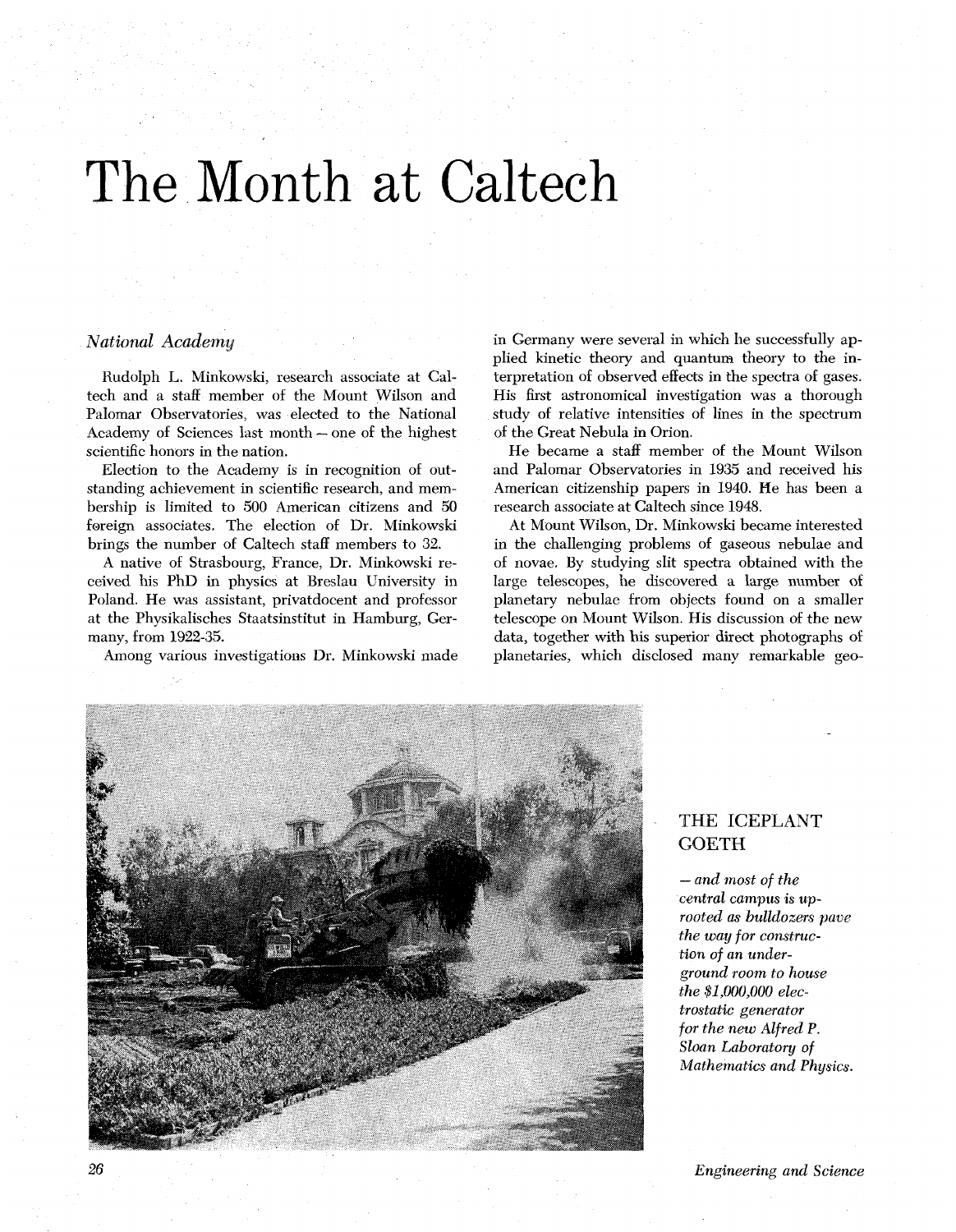

EXHIBIT An enthralled visitor and an enthusiastic demonstrator at the spring party given for the Cali-<br>DAY fornia Institute Associates on May 7. Scientific demonstrations and exhibits, which filled Dabney<br>Lounge and Garden

metrical forms, has greatly enlarged our knowledge of this subject.

Once every few centuries, one star out of the billions in the Milky Way system may explode into a supernova, several times brighter than the sun. One of these is the Crab Nebula, known to be a fragment of the supernova of 1054. Dr. Minkowski made a valuable physical analysis of his spectroscopic observation of the Crab Nebula, and his painstaking studies of other supernovae have been the source of most of our knowledge about these objects.

Some of his recent research has been concerned with the identification of strong radio sources with faint objects on photographs taken with the large reflectors. Several of these radio sources are believed to be galaxies in collision. A detailed spectroscopic observation of NGC 1275 has indicated relative velocities of 3,000 kilometers per second within this object and has greatly strengthened the hypothesis of colliding galaxies.

Dr. Minkowski also acted as general director of the Sky Survey, a seven-year research project sponsored by the National Geographic Society and the Palomar Observatory.

# *Guggenheim Fellowships*

Three Caltech faculty members were awarded Fellowship grants by the John Simon Guggenheim Memorial Foundation last month  $-W$ . Barclay Kamb, assistant professor of geology; Vincent Z. Peterson, assistant professor of physics; and Walter A. Schroeder, research associate in chemistry.

Dr. Kamb will continue his studies of the relation between state of stress and preferred orientation of ice crystals in selected glaciers of the Alps; Dr. Peterson will study the photoproduction of mesons and hyperons of high energy x-rays; and Dr. Schroeder will continue studies of the total structure of human hemoglobin.